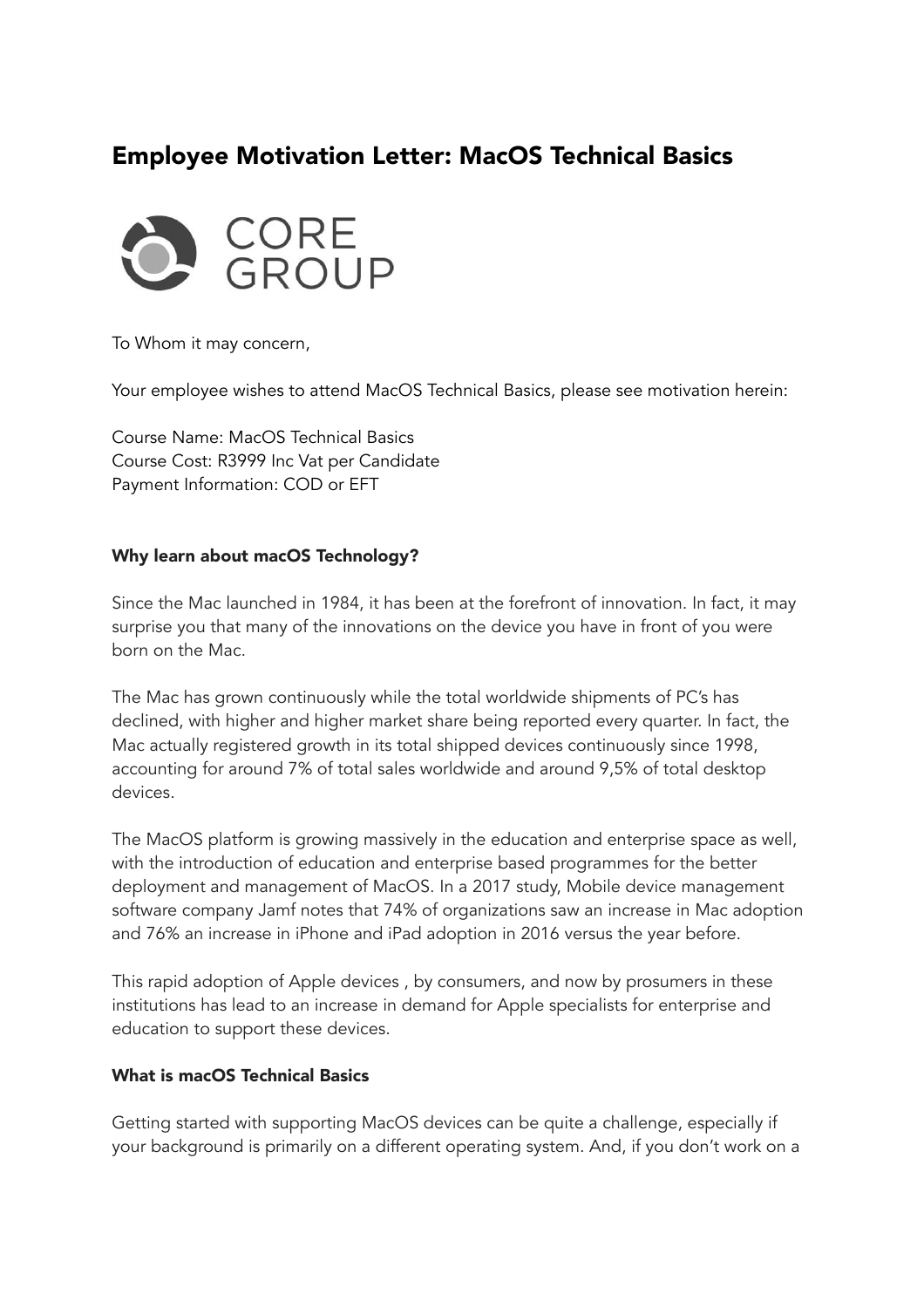Mac regularly, or you've never touched one before, it can take a while for you to feel at home with supporting your MacOS users.

This is why we have designed MacOS Technical Basics: We wanted to provide a course that will introduce the Mac to support agents, allowing anyone with help desk experience or background to apply the knowledge they already have to the Mac, while also teaching the basics of how to use and support the Mac with best practices.

MacOS Technical Basics is ideal for any support agent:

- Looking to start supporting macOS in a business or educational institution
- Who is new to Mac and would like to learn how to support macOS using best practices
- Who requires a fast upskil on the basics for supporting the macOS operating system
- Any new-to-Mac support agents that require a course to familiarise themselves with how the Mac operates
- In a management or supervisory role that needs to manage macOS Support Agents

In addition, MacOS Technical Basics is also popular with advanced users who want to learn the basics of how to support their own ( or friends ) devices but do not require or want to pursue certification.

# Why MacOS Technical Basics and not Apple Certified Support Professional?

You can do both! MacOS Technical Basics is a perfect place for anyone to start on their journey to becoming an Apple Certified Support Professional. In fact, the main reason we have designed MacOS Technical Basics is to create a place where new or existing techs can be gradually and practically introduced to how a Mac works, and the best way to navigate and support the macOS operating system. For this reason, if you are new to a Mac, we recommend that you attend macOS Technical Basics first so that you have the pre-requisite knowledge to attend the ACSP course.

# Working with Hands on Labs

At Core Group Training, we believe that the best way to learn is by doing it. All of our courses contain a high percentage of practical, hands on time on the technology, guided by an experienced trainer.

The benefits of this approach are: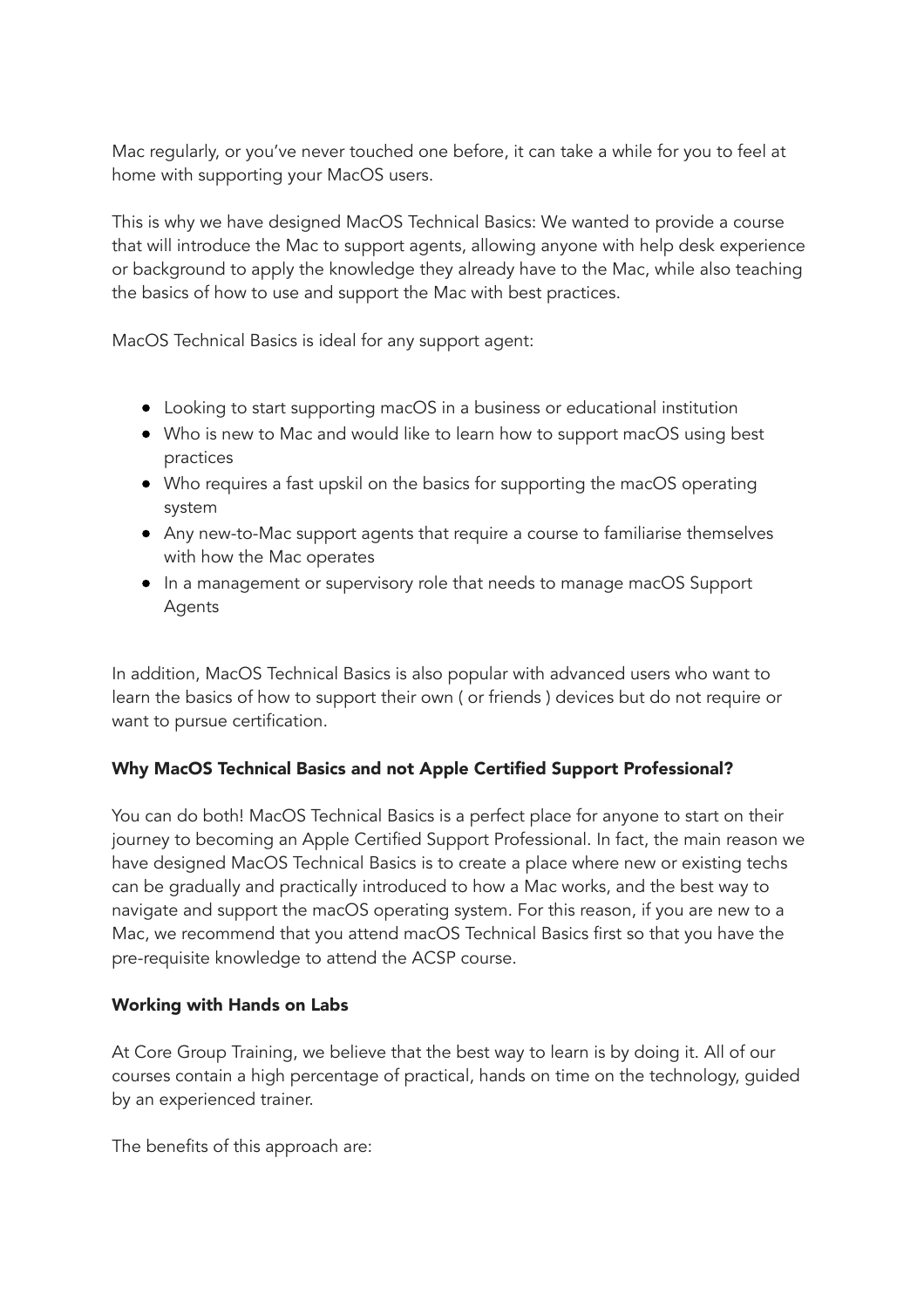- By learning in a hands-on environment, you engage deeply with materials and concepts, preparing you for problems you could encounter while on the job.
- When you engage in hands-on learning, you become familiar with the way materials look, feel, and function. When you undergo hands-on training, you have the opportunity to work with your materials in a simulated real world environment.
- Practical learning brings the topics to life One study showed that students only remembered 20% of the information presented in lecture format, while students remembered 75% of information they learned firsthand.
- By interacting and working in a discussion based learning environment, you often undertake practical projects that need you to consult with instructors and peers, and rely on the practical experience of others.

## The prerequisites for attending

To attend this class, we strongly recommend that the candidate has:

- Basic computer navigational skills,
- Basic background in help desk is preferred

## The syllabus:

MacOS Technical Basics is an interactive, lab based class where candidates will be given a MacOS device, and will explore how to configure, troubleshoot and support the platform. This process will be guided via hands on labs, discussions and short lectures from an experienced support trainer.

You will cover:

- How to use SetUp Assistant to configure a MacOS device and services
- How to install, reinstall and troubleshoot installations of MacOS
- How to manage and use storage devices on MacOS
- How to recognise, troubleshoot and use the filesystem on MacOS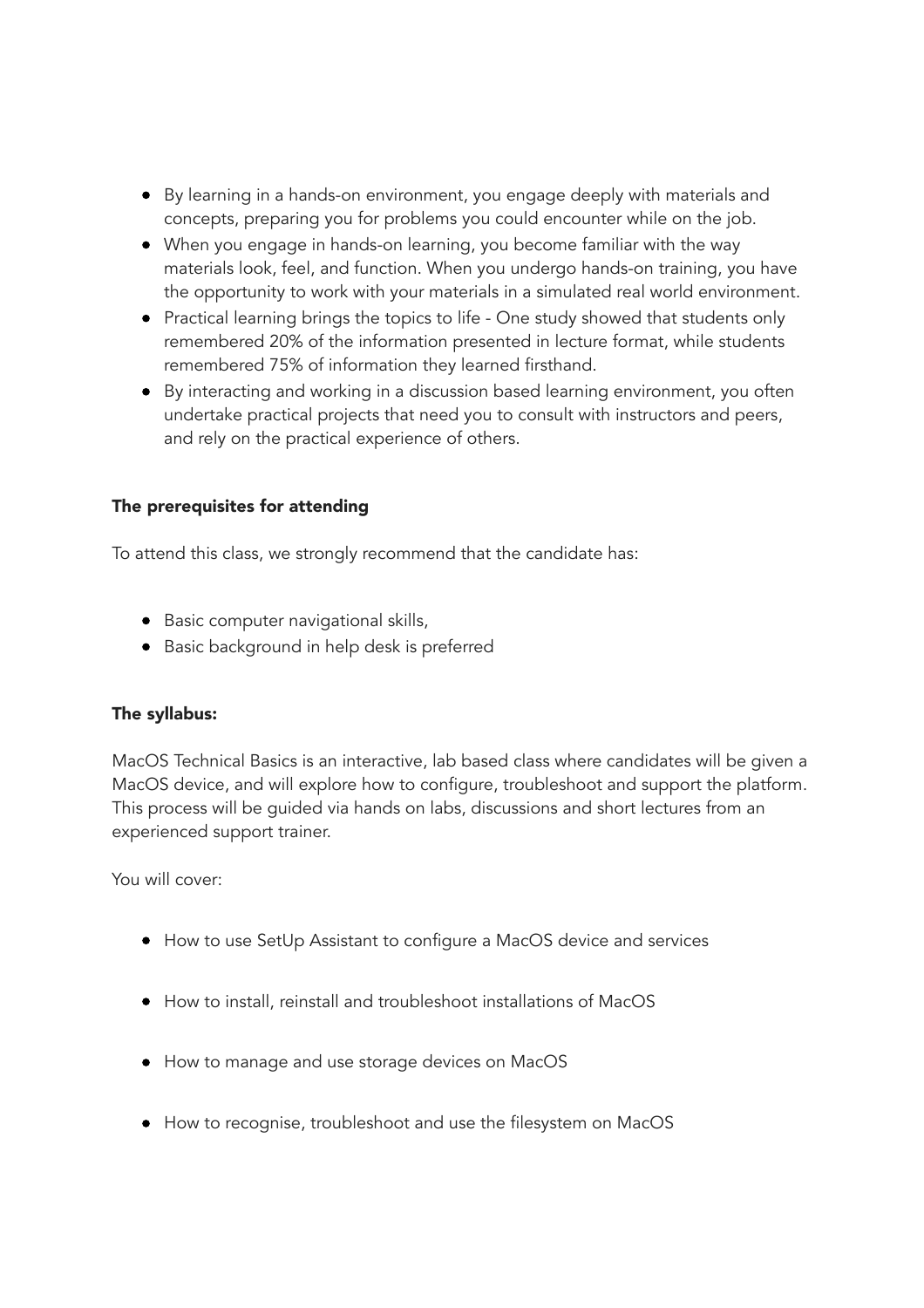- How to navigate and use macOS effectively
- How to Create, Manage and Delete Users
- How to customise the user experience by adding services: Add Email, Contacts and Calendar - Add Network - Add Printing
- How to manage, backup and migrate user data
- How to secure User and System Data using built in technologies on the device
- Understand Applications in Action, and be able to support and troubleshoot apps on the Mac
- Understand how the Start Up sequence on the Mac works, and how to troubleshoot it

## Core Group Training

Core Group training is the full time training arm of Core Group South Africa, the distributor of macOS devices in South Africa. The training team are highly experienced, with multiple years of helpdesk and training experience: in fact, all we do is train exclusively on how to best use and support Apple technology.

This means our experienced trainers have in-depth knowledge of the entire Apple ecosystem, from basic product training to advanced deployment and creative technologies. We use this advanced knowledge to better illustrate the technology in action, giving each candidate the benefit of our experience through better real world examples.

All our training sessions are conducted in an Apple Authorised training facility, using the latest devices and the latest updated technology. And, since we specialise completely in training, we offer advanced notes and video support to all our candidates to prepare for their examinations.

## Booking and Scheduling information:

For our schedule, please visit